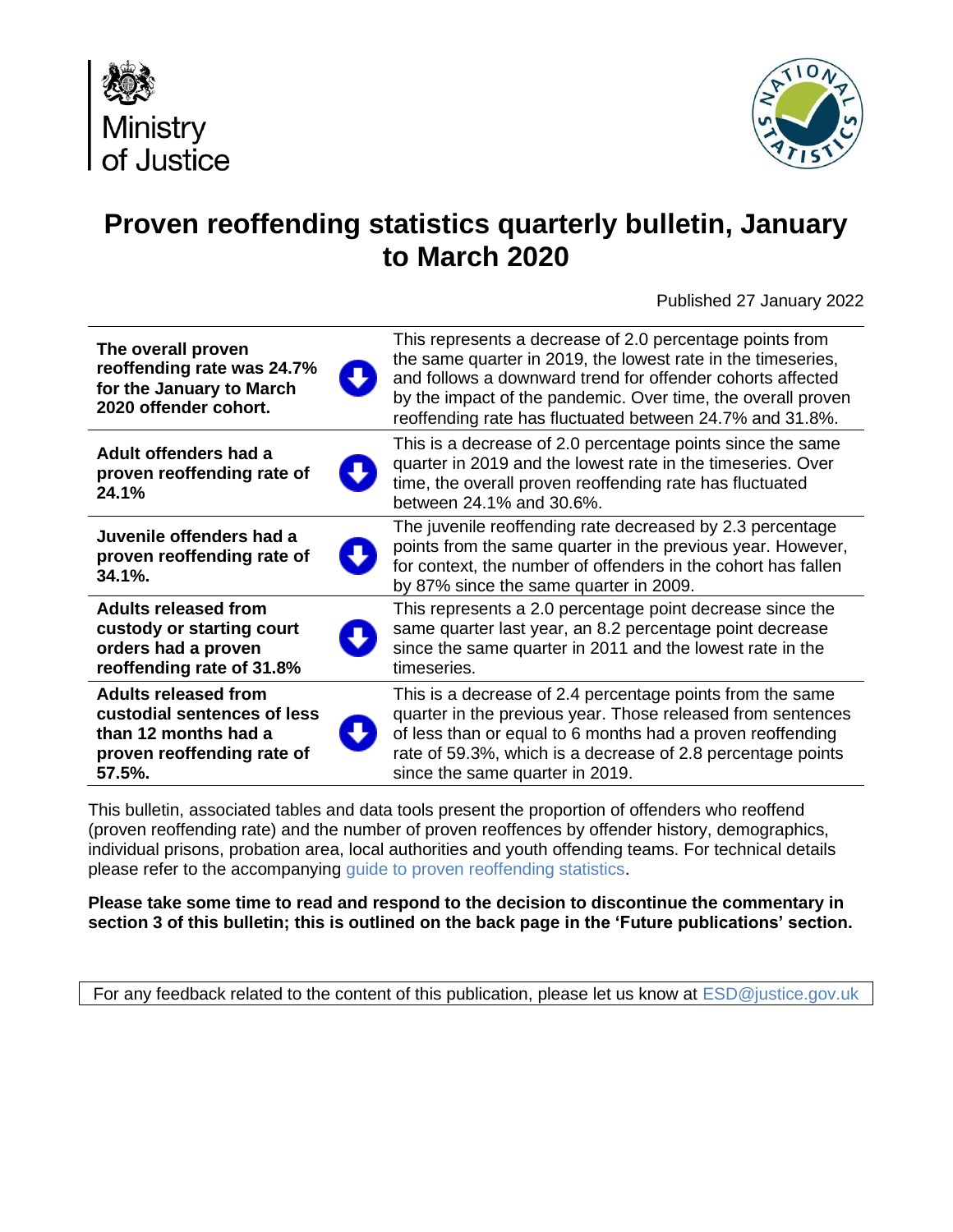## **1. Statisticians comment**

"Figures presented in this statistical release show proven reoffending statistics for the January to March 2020 offender cohort. Proven reoffences are measured over a one-year follow-up period and a further six-month waiting period to allow for offences to be proven in court.

The reoffending follow-up period for the January to March 2020 offender cohort overlaps with the first set of lockdown restrictions, which included limits on court activity leading to sharp decreases in the number of cases processed at the criminal court.<sup>1</sup> Additionally, offenders entering the cohort towards the tail-end (late March 2020) will have coincided with the first lockdown period, which may partly explain why there is a slightly lower volume of overall offenders in the cohort. The reoffending followup and waiting periods also begin to overlap with both the second and third national lockdowns. <sup>1</sup> While there were no court closures during these two latter lockdowns, police recorded crime data have shown overall reductions in the reporting and recording of many crime types during periods of lockdown. 2

The overall proven reoffending rate was 24.7% for the January to March 2020 offender cohort; representing a 2.0 percentage point decrease from the same quarter in 2019. This follows a trend in more marked decreases in the reoffending rate amongst offender cohorts affected by the impact of the pandemic and is the lowest rate in the timeseries. More broadly, the average number of reoffences per reoffender (also known as the frequency rate) had gradually been increasing since 2009, indicating that a higher number of reoffences were being committed by a smaller number of individuals. However, continuing with a general reduction in the frequency rate for more recent offender cohorts, the latest figure of 3.63 reoffences per reoffender is the lowest rate since January to March 2014.

The trends in the reoffending and frequency rates are broadly reflected in separate figures for adults and juveniles. Furthermore, the size of the overall cohorts continues to decrease, with both the adult and juvenile cohorts showing general decreases over time. In particular, the juvenile cohort has shown the greatest decrease with it now making up only 5% of the overall cohort compared to 18% for the same period in 2009. Any marked change in offender cohorts may also affect the rates, both in terms of volatility within the series, and in the offender mix making up the cohorts, which is why caution should be exercised when making comparisons of actual rates over time.

We continue to see an effect of the pandemic on proven reoffending. For the next proven reoffending publication (April to June 2020 offender cohort), the entire offender cohort period will overlap with the courts closure period, which may result in an even more pronounced impact of the pandemic on reoffending figures. During this period of flux, it is difficult to assess the direction which reoffending rates will take; future statistical releases though will help establish what the likely effects. However, as court activity continues to recover, the expectation is that proven reoffending rates will increase again at some point."

<sup>&</sup>lt;sup>1</sup> The first national lockdown was implemented on 23 March 2020 and transitioned to phased reopening until August 2020 (including a limited number of jury trials resuming from 18 May 2020). The second national lockdown was implemented on 5 November 2020 and returned to a three-tier restriction system from 2 December 2020. The third national lockdown was implemented on 6 January 2021 and transitioned to phased reopening until June 2021.

<sup>&</sup>lt;sup>2</sup> Police recorded crime figures (including monthly trends) can be found at:

https://www.ons.gov.uk/peoplepopulationandcommunity/crimeandjustice/bulletins/crimeinenglandandwales/yearendingjune2021#overallestimates-of-crime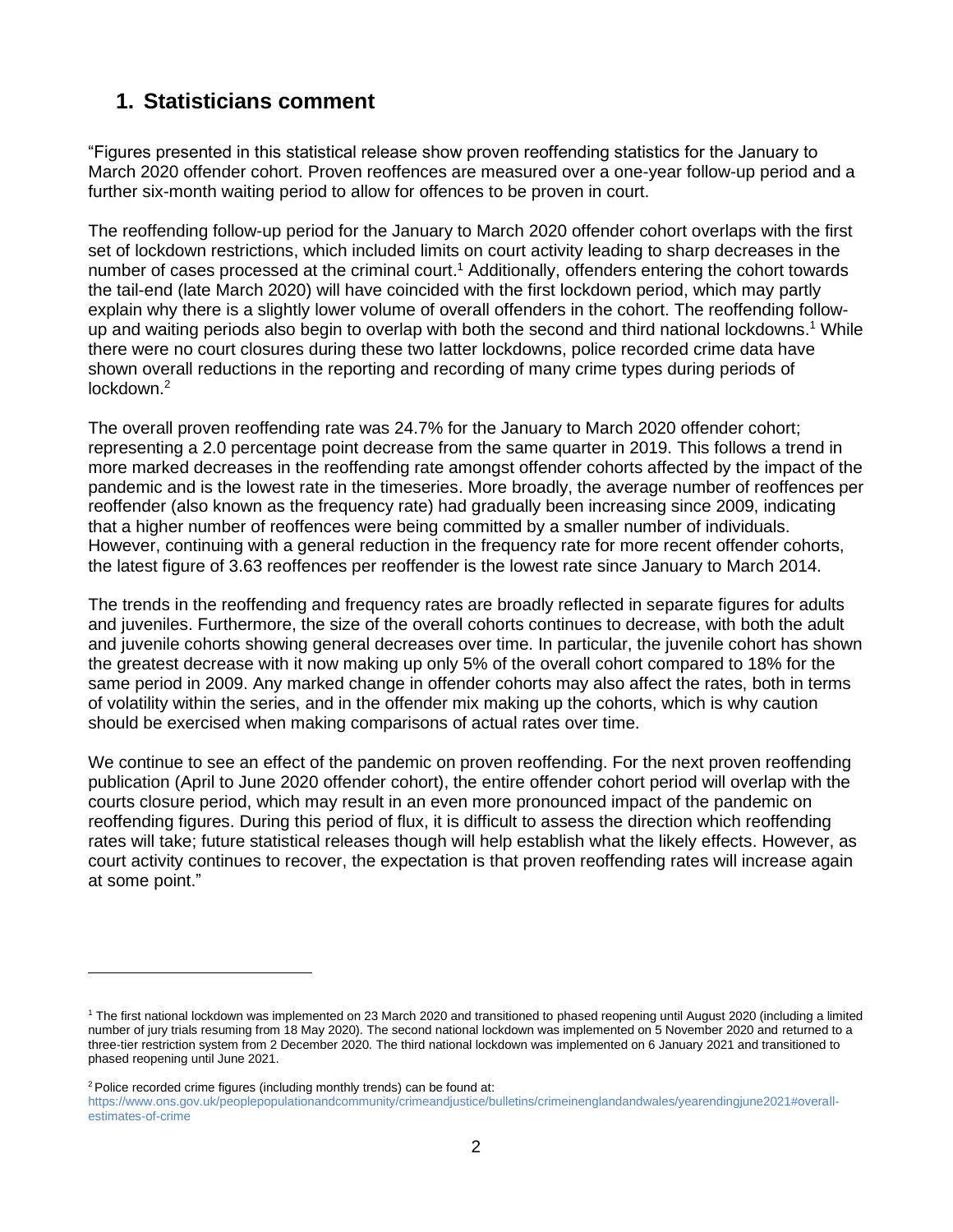## **How is proven reoffending measured?**

An offender enters the cohort if they were released from custody, received a non-custodial conviction at court or received a reprimand or warning in a three-month period: January to March 2020. It is important to note that this is not comparable to publications prior to the October 2017 proven reoffending publication, which reported on a 12-month cohort.

A proven reoffence is defined as any offence committed in a one-year follow-up period that leads to a court conviction, caution, reprimand or warning in the one-year follow-up or within a further six-month waiting period to allow the offence to be proven in court as shown in the diagram below in relation to the latest offender cohort.



The timeseries presented in this publication spans the April to June 2008 through to the January to March 2020 offender cohorts.

Latest proven reoffending statistics based on annual average cohorts can be found at: [annual tables.](https://assets.publishing.service.gov.uk/government/uploads/system/uploads/attachment_data/file/989447/Proven-reoffending-jan20-mar20-annual_tables_FINAL.ods)

Users should be cautious when making any comparison between cohorts before and after October 2015. This is because there is a change in data source from October 2015 onwards. In addition, users should be cautious when comparing the 3-monthly cohorts to one another (e.g. October to December 2018 to July to September 2018). This is due to the smaller 3-month cohort size, which means that the measure is likely to be more variable than the previous 12-month cohort measure of reoffending. For further details on this, and how proven reoffending is measured, please see the guide to proven reoffending statistics and 'How the measure of proven reoffending has changed and the effect of these changes'.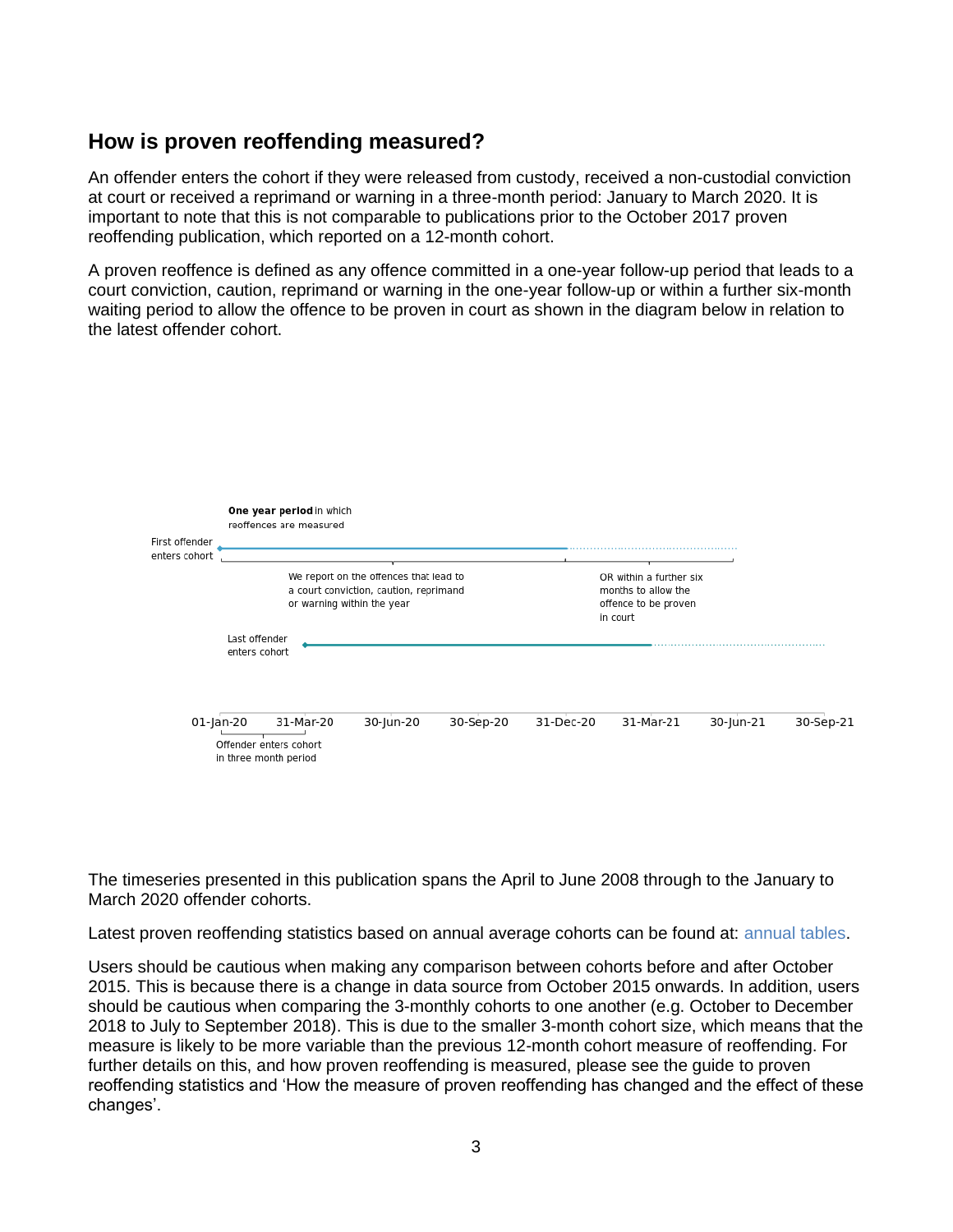### **1. Overall – adult and juvenile offenders**

#### **The overall proven reoffending rate was 24.7% for the January to March 2020 offender cohort.**

This represents a decrease of 2.0 percentage points from the same quarter in 2019, the lowest rate in the timeseries, and follows a downward trend for offender cohorts affected by the impact of the pandemic. Over time, the overall proven reoffending rate has fluctuated between 24.7% and 31.8%.

Proven reoffences are measured over a one-year follow-up period and a further six-month waiting period to allow for offences to be proven in court. For the January to March 2020 offender cohort, the reoffending follow-up period overlaps with the phase of operational restrictions in spring 2020 following the response to the COVID-19 pandemic; furthermore, the actual offender cohort period itself also coincides with the first few days of these restrictions. Limits on criminal court activity over this period meant a reduction in the volumes of cases processed and an increase in outstanding cases in Magistrates' and Crown Courts.<sup>3</sup>

In addition, the reoffending and waiting periods for this latest cohort also overlap with the first, second and third set of lockdown restrictions put in place more generally which may have had an effect on offending behaviour. As a result, and following on from the figures in more recent statistical releases, we continue to see a more marked effect on proven reoffending.

The overall proven reoffending rate, based on just over 90,000 adult and juvenile offenders (made up of 95% adults and 5% juveniles)<sup>4</sup> in the January to March 2020 cohort was 24.7%, a 2.0 percentage point decrease since the same quarter in 2019. This follows a downward trend for offender cohorts affected by the impact of the pandemic and is the lowest rate in the timeseries. Over time, the overall proven reoffending rate has fluctuated between 24.7% and 31.8%.

Around 22,000 of these offenders in the latest cohort then committed almost 81,000 proven reoffences over a one-year follow-up period, equivalent to an average of 3.63 reoffences each (also known as the frequency rate). More broadly, the frequency rate gradually increased since 2009, indicating that a higher number of reoffences were gradually being committed by a smaller number of individuals. However, there has been a general reduction in the frequency rate for more recent offender cohorts, with the latest figures representing the lowest frequency rate since January to March 2014. In particular though, the volumes of reoffenders and reoffences attributed to this latest cohort both represent the largest year-on-year decreases (reductions of 17.1% and 22.5% respectively since the same period in 2019) and the lowest in the timeseries; this is likely to reflect the impact of and response to the pandemic.

<sup>&</sup>lt;sup>3</sup> For details on trends in criminal court activity, please refer t[o https://www.gov.uk/government/collections/criminal-court-statistics.](https://www.gov.uk/government/collections/criminal-court-statistics)

<sup>&</sup>lt;sup>4</sup> A certain proportion of offenders who could not be matched to the Police National Computer (PNC) are excluded from the offender cohort. Therefore, this number does not represent all proven offenders. This means that the number of offenders in this bulletin will be different from the numbers published in Offender Management Statistics Quarterly and Criminal Justice Statistics. Please refer to th[e guide to proven](https://assets.publishing.service.gov.uk/government/uploads/system/uploads/attachment_data/file/820674/guide-to-proven-reoffending-statistics-Jan22.pdf)  [reoffending statistics](https://assets.publishing.service.gov.uk/government/uploads/system/uploads/attachment_data/file/820674/guide-to-proven-reoffending-statistics-Jan22.pdf) for further information.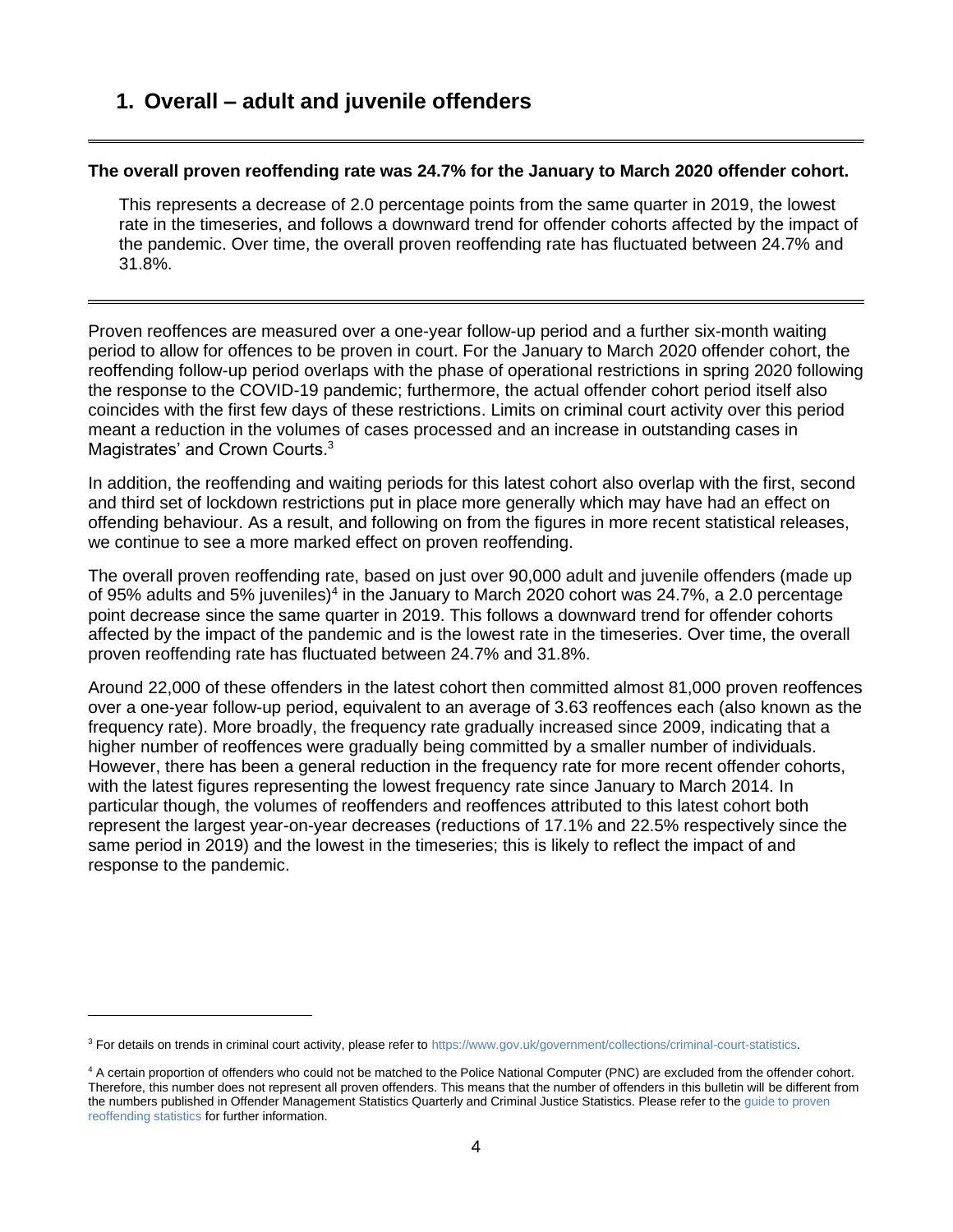



Of this offender cohort, 84% were male and 16% were female, with the gender split remaining reasonably stable over time. Male offenders reoffended at a higher rate of 25.7% compared to female offenders who reoffended at a rate of 19.4%. Since 2008, these rates have fluctuated between 25.7% and 33.9% for males and 19.4% to 24.4% for females.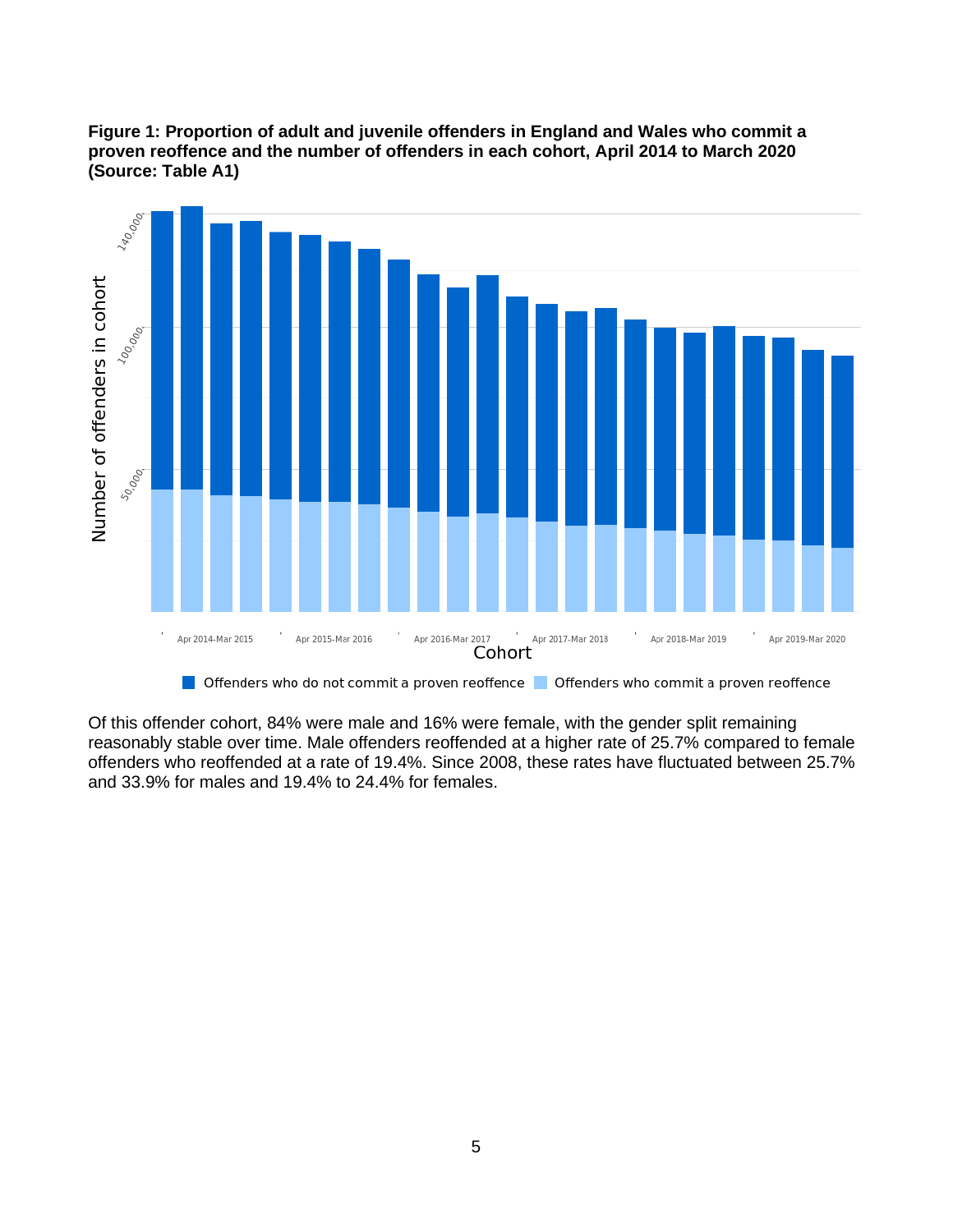## **2. Adult offenders**

#### **Adult offenders had a proven reoffending rate of 24.1%.**

This is a decrease of 2.0 percentage points since the same quarter in 2019 and the lowest rate in the timeseries. Over time, the overall proven reoffending rate has fluctuated between 24.1% and 30.6%.

The adult reoffending rate had remained broadly flat since 2008, with small fluctuations over time. However, there have been more marked reductions in the reoffending rate of more recent offender cohorts; as with the overall proven reoffending rate, this is likely to be due to the effects of the pandemic, as outlined earlier. The reoffending rate for the January to March 2020 cohort stood at 24.1%, a 2.0 percentage point decrease since the same quarter in 2019 and the lowest rate in the timeseries. The highest rate in the timeseries was 30.6%, observed for the April to June 2013 cohort.

For the latest quarterly cohort, just under 75,000 proven reoffences were committed over the one-year follow-up period by just under 21,000 adults. Those that reoffended committed on average 3.63 reoffences; this represents a 6% decrease compared to the same quarter in 2019 and the lowest frequency rate since January to March 2014. As with the overall figures, the volumes of adult reoffenders and reoffences attributed to this latest cohort both represent the largest year-on-year decreases (reductions of 16.9% and 22.3% respectively since the same period in 2019) and the lowest in the timeseries; again, this is likely to reflect the impact of and response to the pandemic.

#### **Figure 2: Proportion of adult offenders in England and Wales who commit a proven reoffence, by number of previous offences, January to March 2020 (Source: Table A5a)**

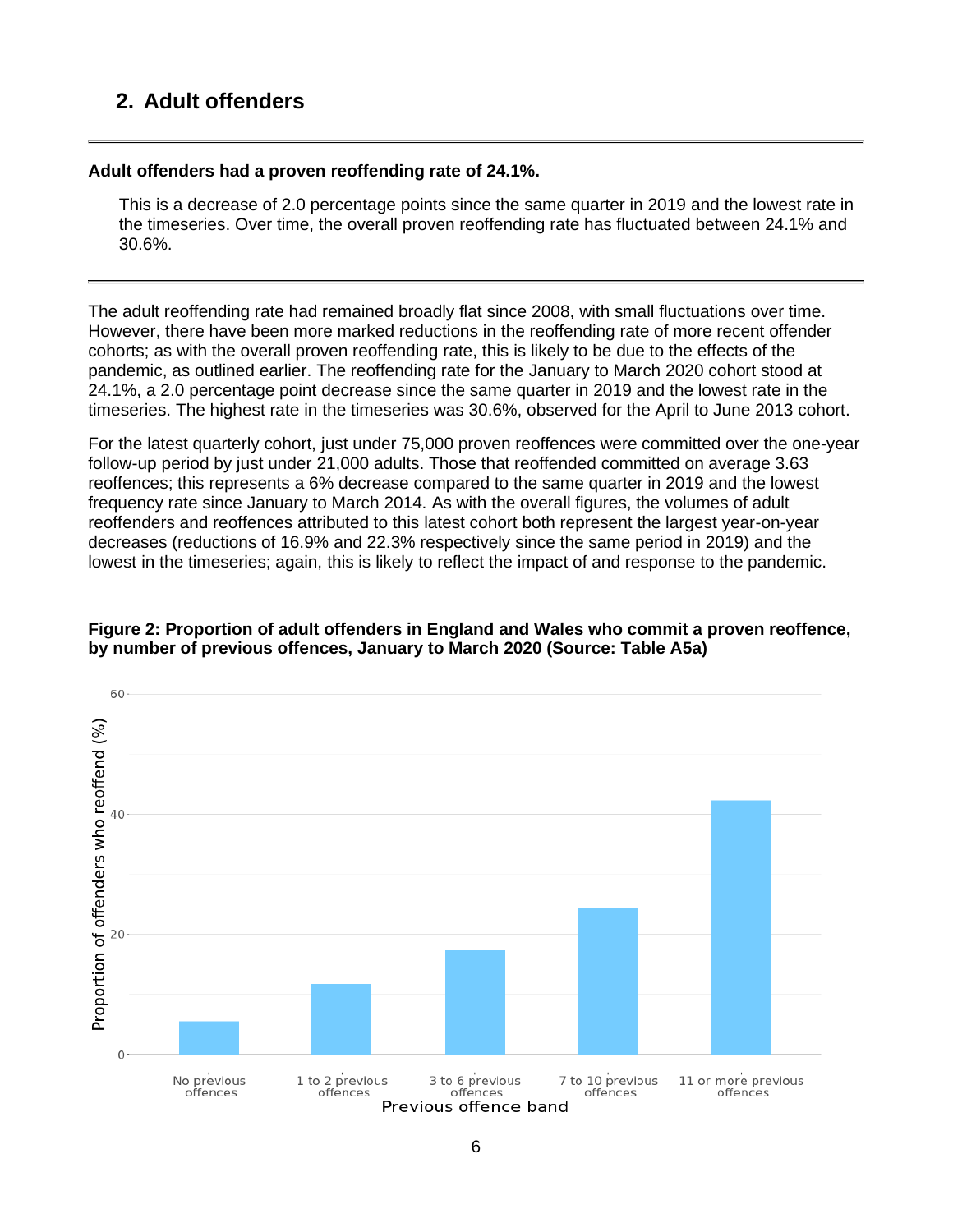Offenders with a larger number of previous offences have a higher rate of proven reoffending than those with fewer previous offences. In the January to March 2020 cohort, the proven reoffending rates for adults ranged from 5.6% for offenders with no previous offences to 42.3% for offenders with 11 or more previous offences (figure 2).

Adult offenders with 11 or more previous offences made up 39% of all adult offenders in the cohort, represented 69% of all adult reoffenders and committed 78% of all adult proven reoffences.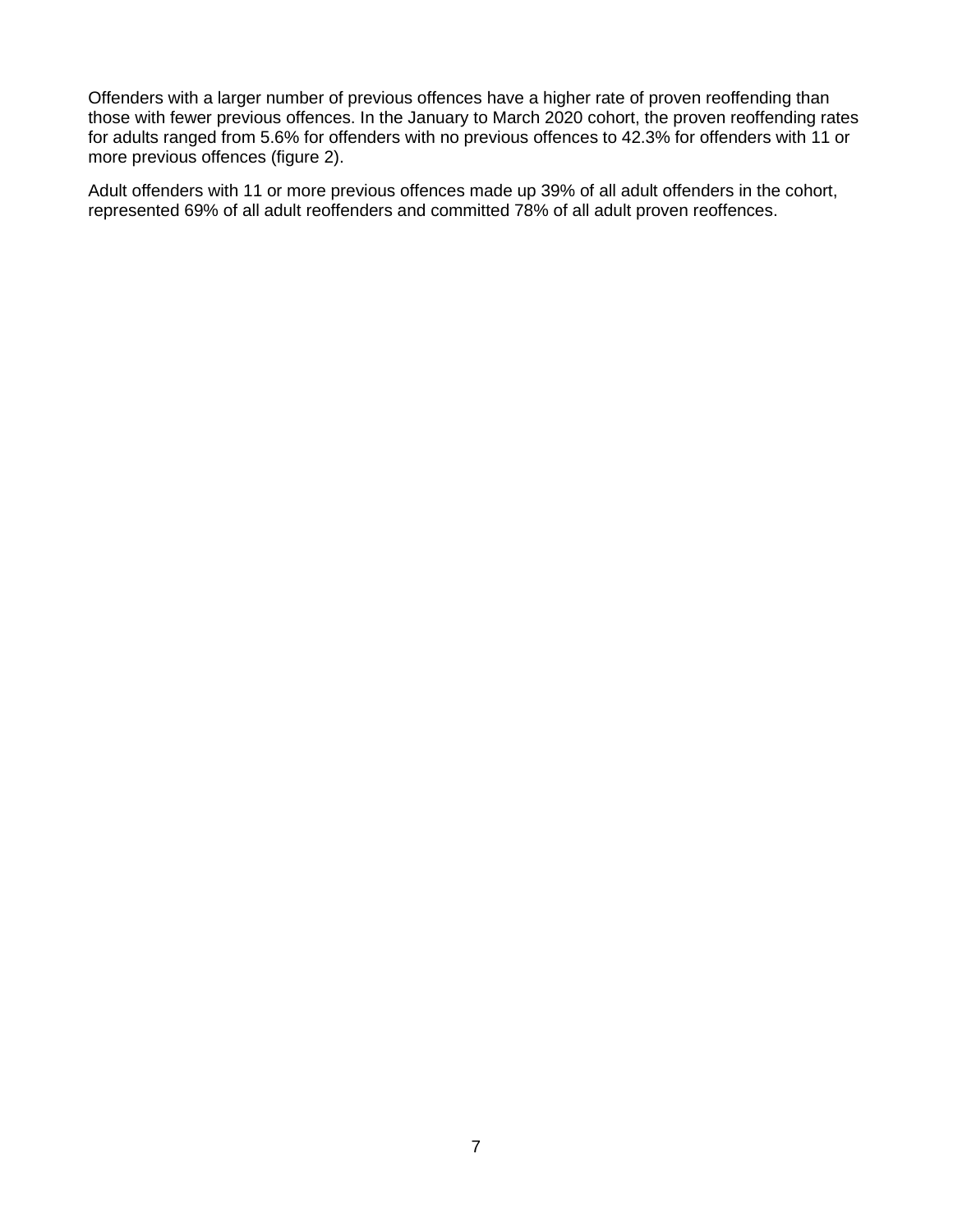## **3. Adjusted reoffending rates**

**When controlling for offender characteristics, 25.4% of adult offenders in the cohort reoffended within a year.**

This represents a decrease of 1.4 percentage points compared to the same quarter in 2019.

The raw proven reoffending rates have been adjusted against the 2011 calendar year, in line with the Payment by Results (PbR) statistics.<sup>5</sup> These adjusted rates for adults are calculated by 'the proportion of offenders who reoffend' (proven reoffending rate) for the cohort plus any difference between the average Offender Group Reconviction Scale (OGRS4/G) score in that cohort and the 2011 cohorts.<sup>6</sup>

**Figure 3: The proportion of offenders who reoffend, the average OGRS scores and the adjusted proven reoffending rate for adults, April 2008 to March 2020 (Source: Table A1)**



<sup>&</sup>lt;sup>5</sup> Refer t[o Payment by results statistics](https://www.gov.uk/government/collections/payment-by-results-statistics) for proven reoffending statistics for adult offenders being managed by Community Rehabilitation Companies, under PbR arrangements, and by the National Probation Service.

<sup>&</sup>lt;sup>6</sup> OGRS4 is based on a well-established, peer reviewed methodology for assessing and representing reoffending risk. Refer to A [compendium of research and analysis on the Offender Assessment System \(OASys\)](https://assets.publishing.service.gov.uk/government/uploads/system/uploads/attachment_data/file/449357/research-analysis-offender-assessment-system.pdf) for details.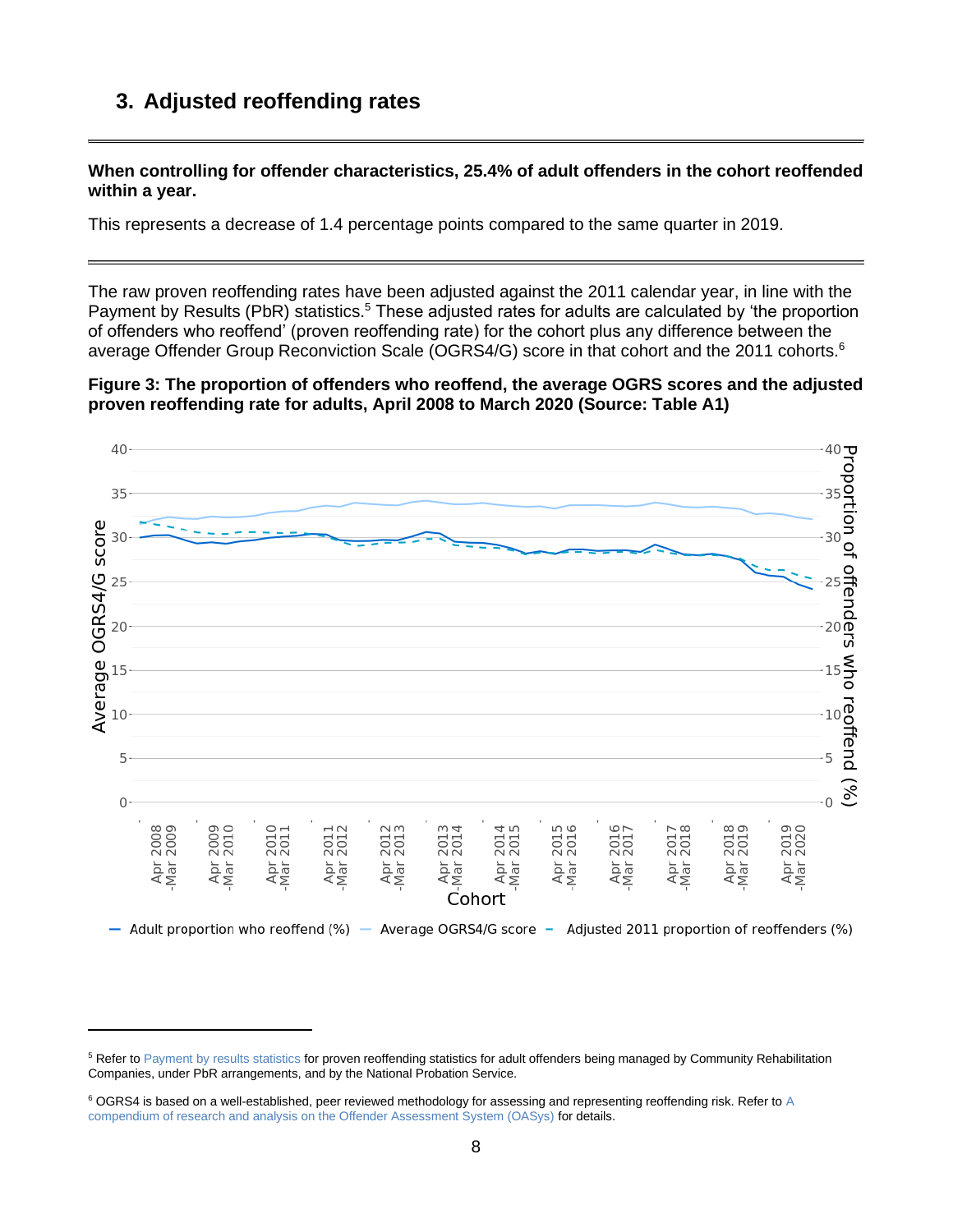Between 2006 and 2011 the average OGRS score increased, but since 2011 it has remained relatively flat. This indicates that between 2006 and 2011 the cohort had an increasing propensity to reoffend, but since 2011 this has levelled off. As a result, the raw reoffending rates for adults are adjusted upwards between 2006 and 2011 reflecting the lower propensity to reoffend when compared to later cohorts.

Following 2011 the raw rates and the adjusted rates had tracked each other more closely. However, the gap has widened again for more recent cohorts which is likely to reflect the effects of the pandemic; for example, the raw reoffending rate for adults for the January to March 2020 period was 24.1% while the adjusted rate was 25.4%.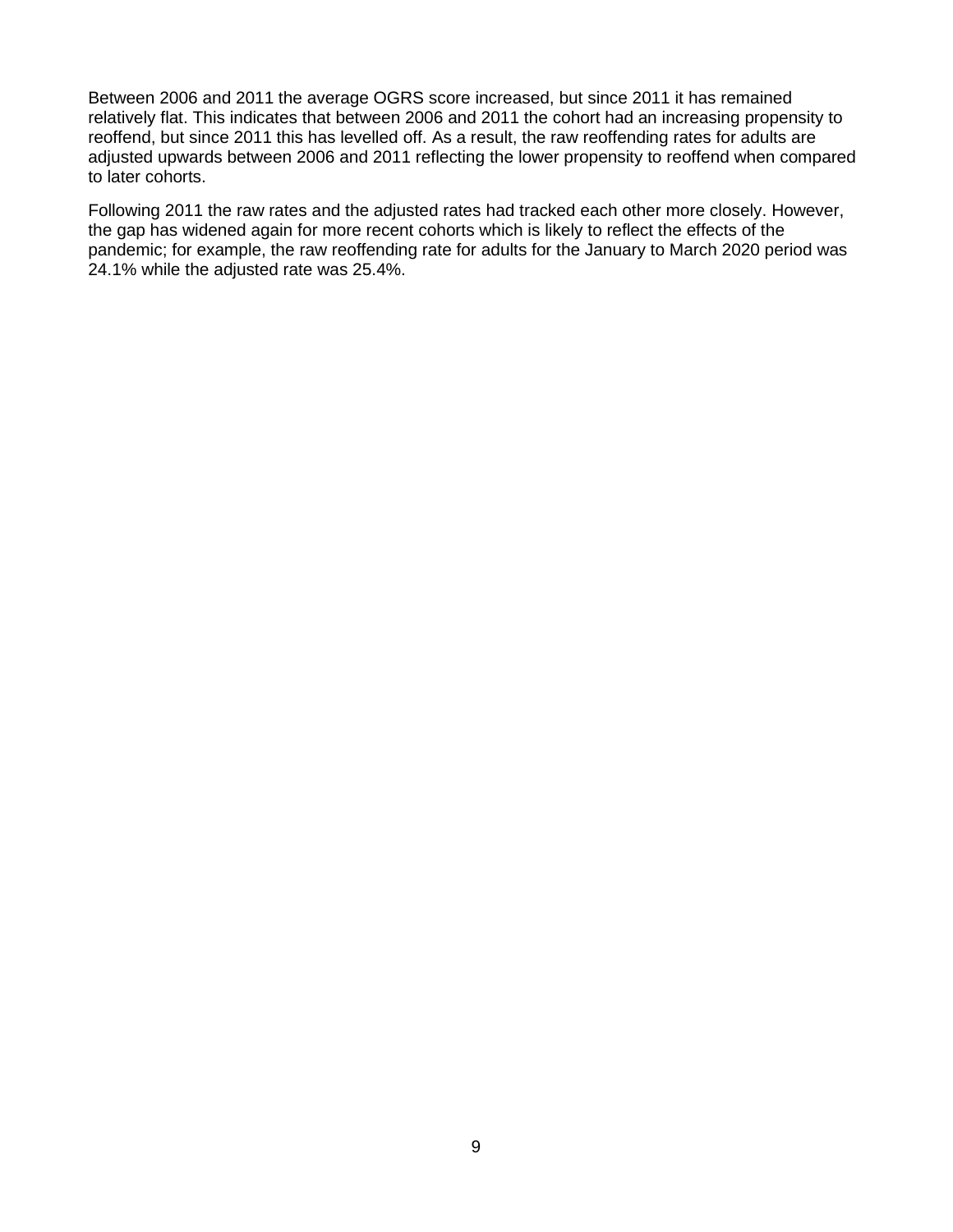## **4. Juvenile offenders<sup>7</sup>**

#### **Juvenile offenders had a proven reoffending rate of 34.1%.**

The juvenile reoffending rate decreased by 2.3 percentage points from the same quarter in the previous year. However, for context, the number of offenders in the cohort has fallen by 87% since the same quarter in 2009.

Under 2,000 of approximately 5,000 juvenile offenders in the January to March 2020 cohort, committed a reoffence within a one-year follow-up period (equivalent to around 6,000 proven reoffences). This represents a juvenile reoffending rate of 34.1%, a 2.3 percentage point decrease since the same quarter in 2019. Despite this cohort likely to have also been impacted by the pandemic, it is important to note that the number of offenders in the cohort has fallen by 87% since the same quarter in 2009 and has fluctuated between 33.0% and 43.6% over the years.

Those that reoffended committed on average 3.60 reoffences each. As with the adult cohort, juvenile offenders with 11 or more previous offences had a higher reoffending rate than those with no previous offences, 71.0% and 17.2% respectively.





 $7$  Juveniles are defined as those aged 10 to 17 years old.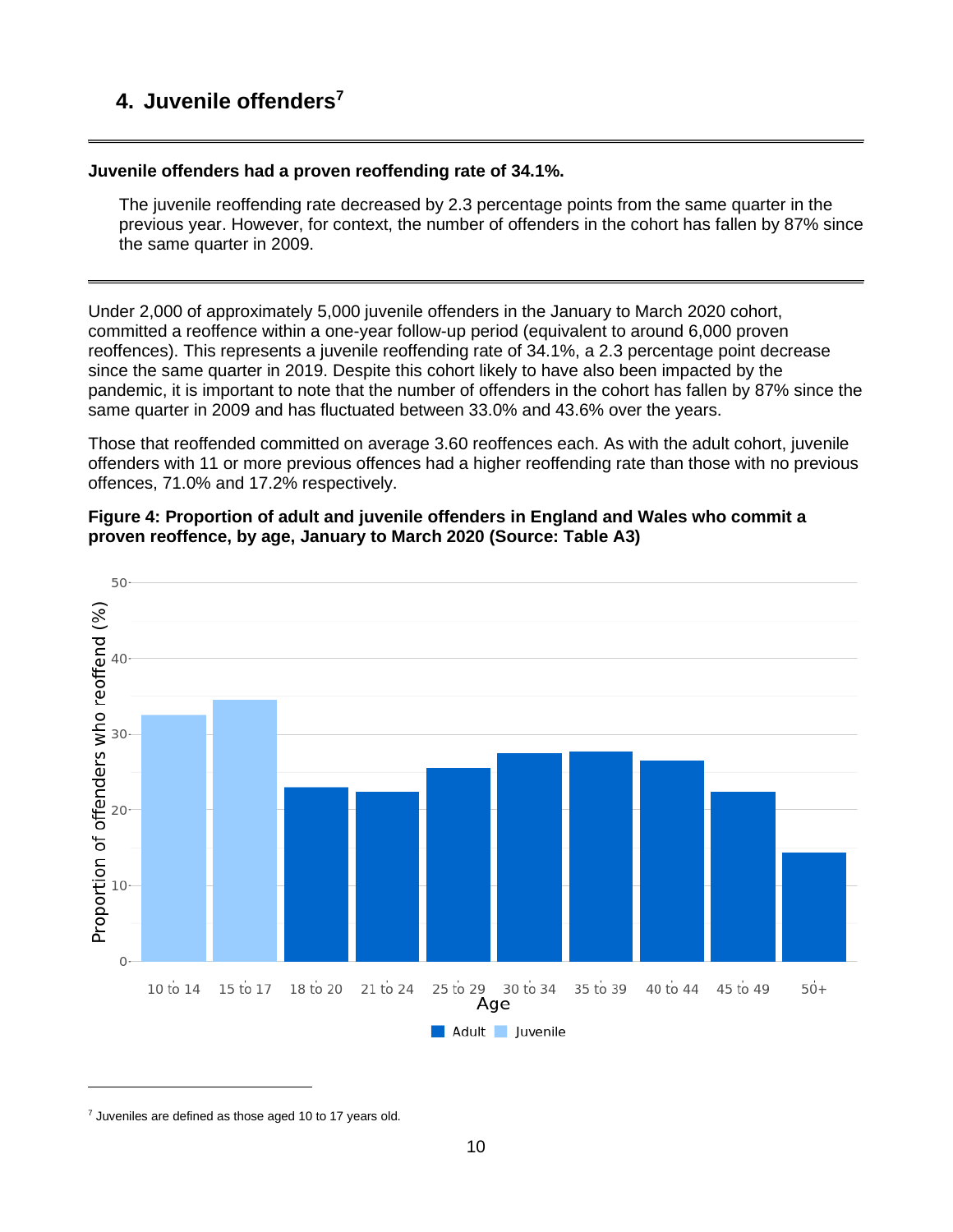This quarter, 15 to 17-year-old offenders have the highest reoffending rate, closely followed by the 10 to 14-year-old offenders, with reoffending rates of 34.5% and 32.5% respectively (figure 4). The proven reoffending rate for juveniles is higher than adults and the rate starts to fall with increasing age after the 35 to 39-year-old group.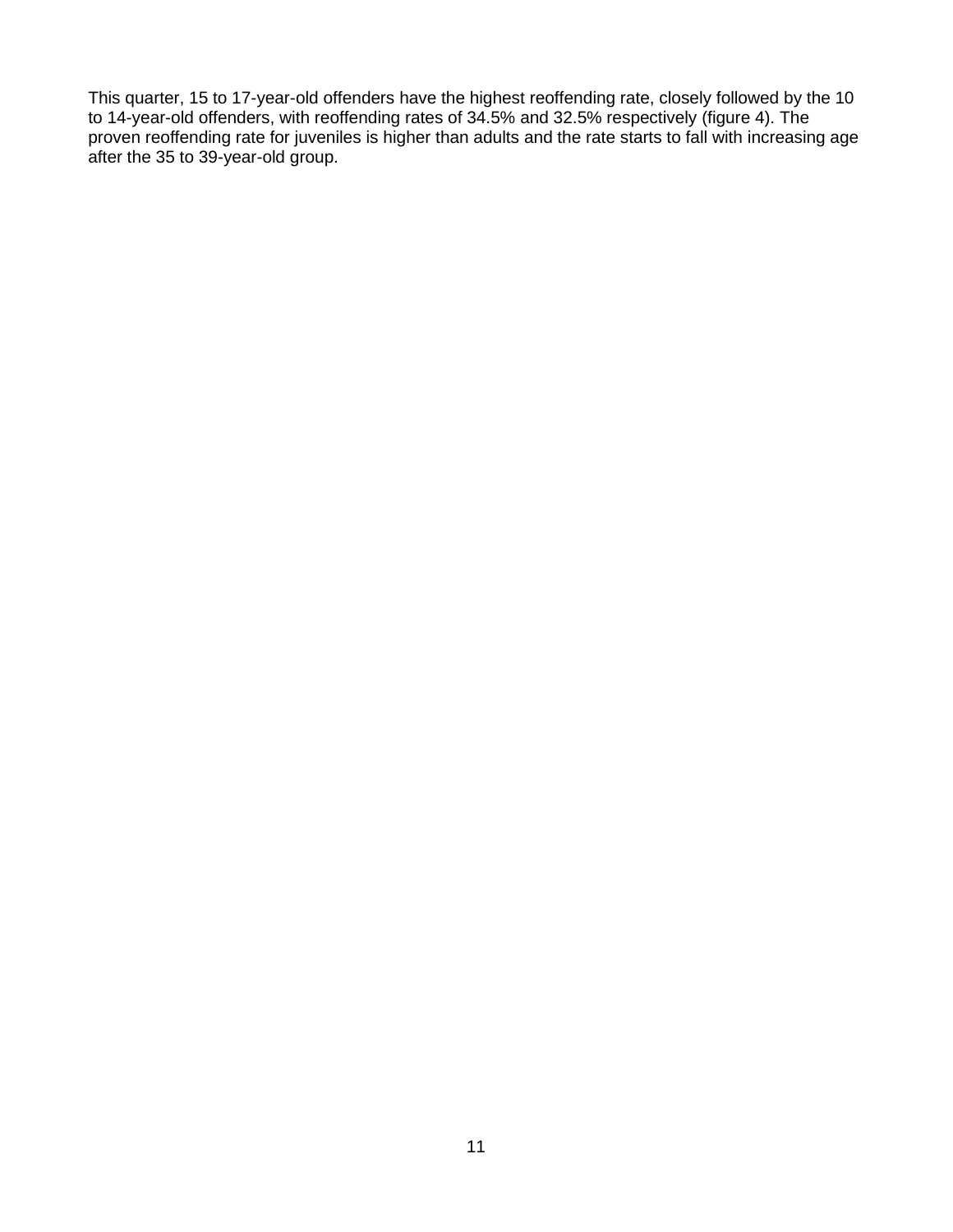## **5. Adult reoffending by disposal<sup>8</sup>**

#### **Adults released from custody or starting court orders had a proven reoffending rate of 31.8%.**

This represents a 2.0 percentage point decrease since the same quarter last year, an 8.2 percentage point decrease since the same quarter in 2011 and the lowest rate in the timeseries.

#### **Adults released from custodial sentences of less than 12 months had a proven reoffending rate of 57.5%.**

This is a decrease of 2.4 percentage points from the same quarter in the previous year. Those released from sentences of less than or equal to 6 months had a proven reoffending rate of 59.3%, which is a decrease of 2.8 percentage points since the same quarter in 2019.

Adults released from custody or starting court orders had a proven reoffending rate of 31.8%, a decrease of 2.0 percentage points compared to the same quarter in 2019 and a decrease of 8.2 percentage points since the same quarter in 2011.

The proven reoffending rate for adult offenders starting a court order<sup>9</sup> specifically was 28.1%, a 2.0 percentage point decrease when compared to the same quarter in 2019 and an 8.3 percentage point decrease when compared to the same quarter in 2011. When adjusted for offender mix (i.e. when controlling for offender characteristics), the decrease observed in the corresponding financial quarter in 2011 is smaller at 3.7 percentage points.

<sup>&</sup>lt;sup>8</sup> For proven reoffending statistics, a disposal is defined as a caution, court order, custody, or other disposal resulting from a conviction at court, such as a fine or discharge. A different methodology is used for proven reoffending statistics by disposal type. The first proven offence within each disposal is treated as the start point for measuring proven reoffending. Therefore, some offenders will appear in more than one disposal category.

<sup>&</sup>lt;sup>9</sup> Community order or suspended sentence order.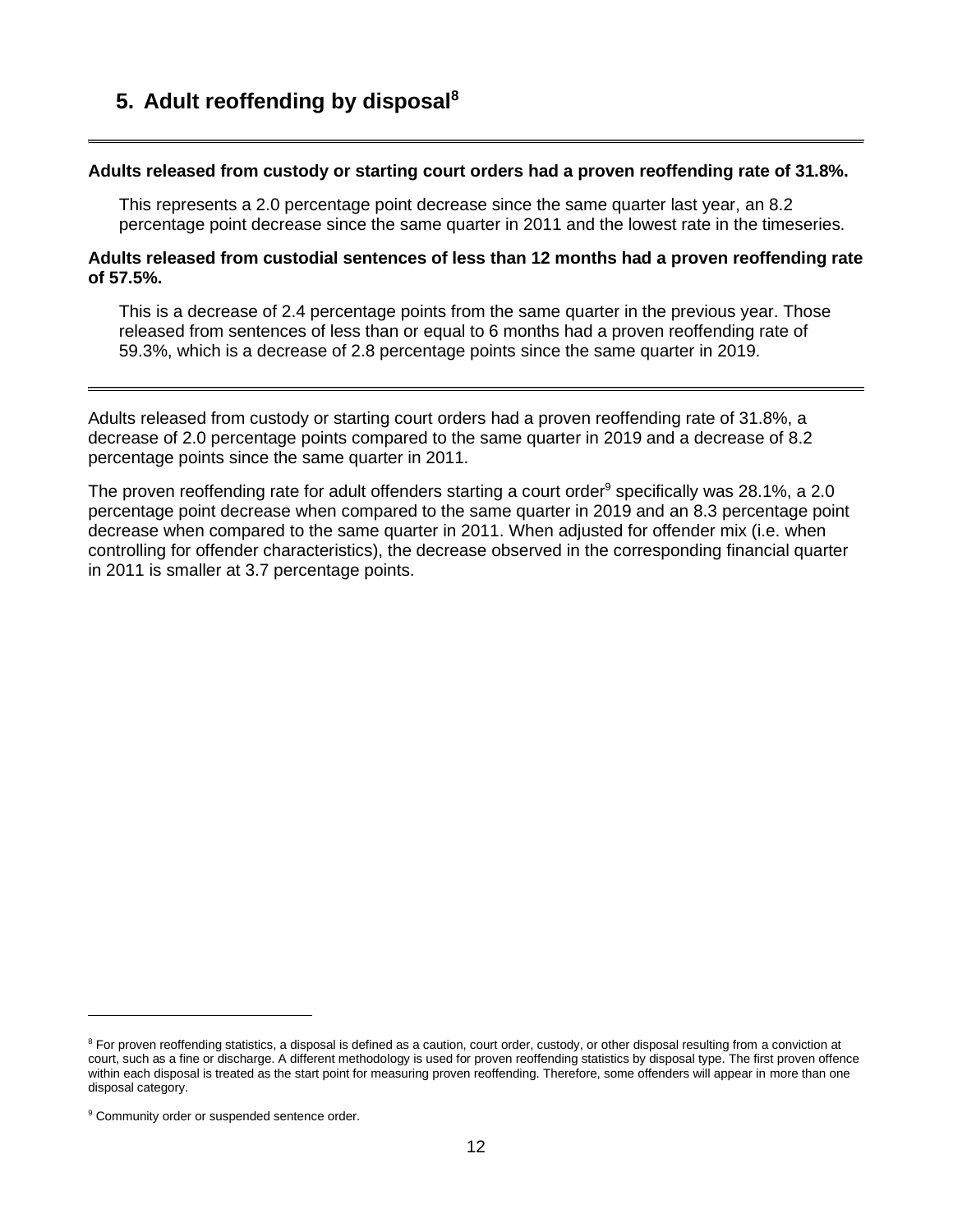



The proven reoffending rate for adult offenders released from custody was 40.3%, a 3.3 percentage point decrease compared to the same quarter the previous year. However, adults who served sentences of 12 months or more reoffended at a substantially lower rate at 22.8% compared to those who served a sentence of less than 12 months at a rate of 57.5%. Those released from sentences of less than or equal to 6 months had a proven reoffending rate of 59.3%, a decrease of 2.8 percentage points since the same quarter in the previous year. Users should exercise caution when comparing the effectiveness of different sentences because the presented rates do not control for known differences in offender characteristics receiving those sentences - for further information please consult recent research on the [impact of short custodial sentences, community orders and suspended sentence](https://www.gov.uk/government/publications/impact-of-short-custodial-sentences-community-orders-and-suspended-sentence-orders-on-reoffending)  [orders on reoffending](https://www.gov.uk/government/publications/impact-of-short-custodial-sentences-community-orders-and-suspended-sentence-orders-on-reoffending) as well as the [guide to proven reoffending statistics.](https://assets.publishing.service.gov.uk/government/uploads/system/uploads/attachment_data/file/820674/guide-to-proven-reoffending-statistics-Jan22.pdf)<sup>10</sup>

<sup>&</sup>lt;sup>10</sup> Proven reoffending rates by disposal should not be compared to assess the effectiveness of sentences, as there is no control for known differences in offender characteristics and the type of sentence given. For further information se[e Annex D of the October 2016 publication](https://assets.publishing.service.gov.uk/government/uploads/system/uploads/attachment_data/file/563185/proven-reoffending-2014.pdf) (page 41) and the [guide to proven reoffending statistics.](https://assets.publishing.service.gov.uk/government/uploads/system/uploads/attachment_data/file/820674/guide-to-proven-reoffending-statistics-Jan22.pdf)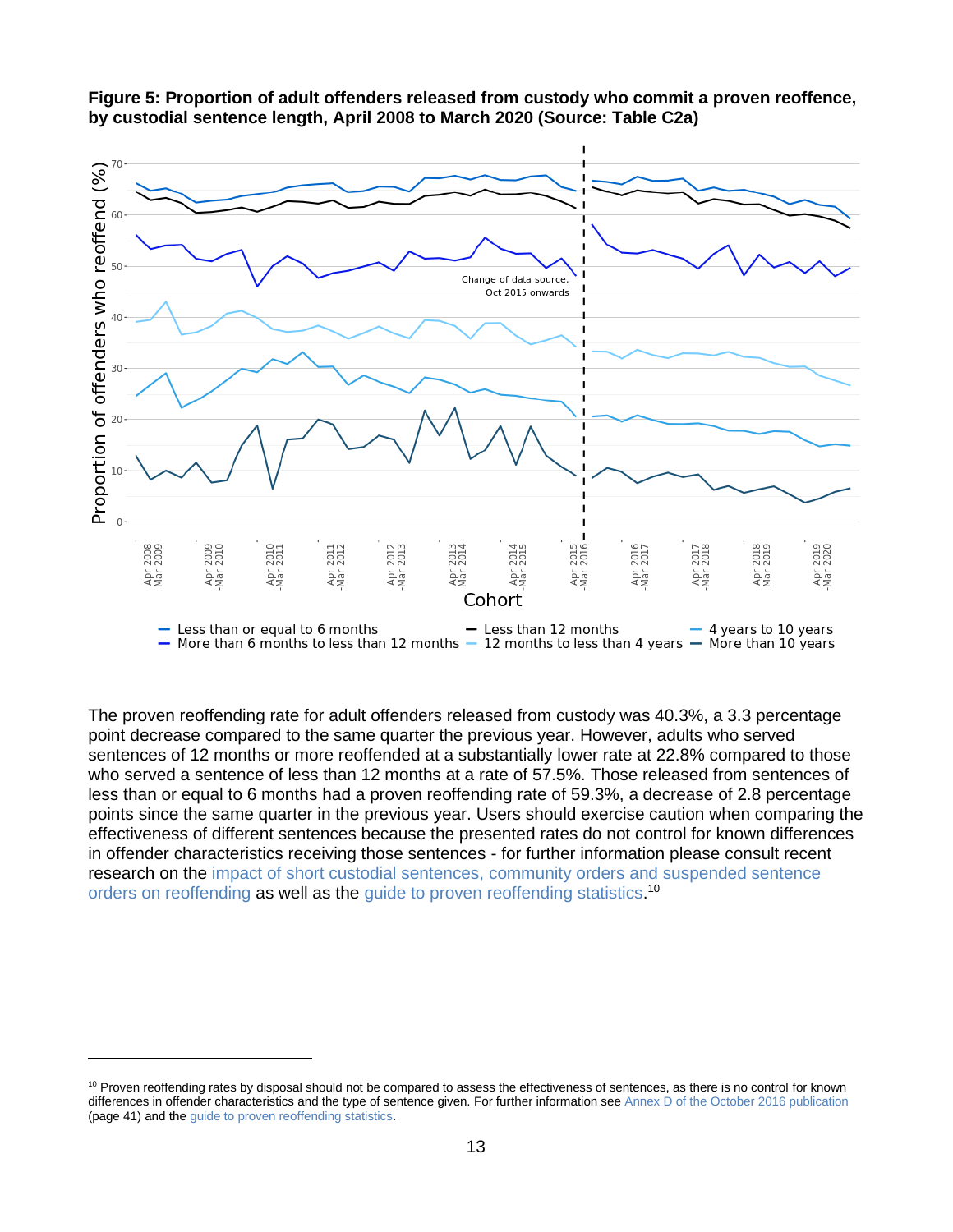## **6. Juvenile reoffending by disposal<sup>11</sup>**

**Juvenile offenders given youth cautions had a proven reoffending rate of 25.4%.**

The reoffending rate for juvenile offenders given youth cautions has increased by 1.0 percentage points since the same quarter last year.

Reprimands and warnings for youths were abolished under the Legal Aid Sentencing and Punishment of Offenders Act 2012 with effect from 8 April 2013 and replaced with youth cautions. Youth cautions are a formal out-of-court disposal that can be used as an alternative to prosecution for juvenile offenders in certain circumstances. A youth caution may be given for any offence where the young offender admits an offence and there is sufficient evidence for a realistic prospect of conviction, but it is not in the public interest to prosecute.

**Figure 6: Proportion of juvenile offenders released from custody or given a reprimand, warning or caution who commit a proven reoffence, April 2008 to March 2020 (Source: Table C1b)**



Between January to March 2020, 123 juvenile offenders were released from custody and 85 (69.1%) were proven to have committed a reoffence within a year. The reoffending rate had increased by 9.6 percentage points since the same quarter in 2019. There is, however, likely to be more variation from one quarter to another due to the reduced size of the juvenile offender cohort.

<sup>&</sup>lt;sup>11</sup> The juvenile proven reoffending data by disposal uses the same methodology as that adopted for adult reoffending by disposal (see section 5 for more details).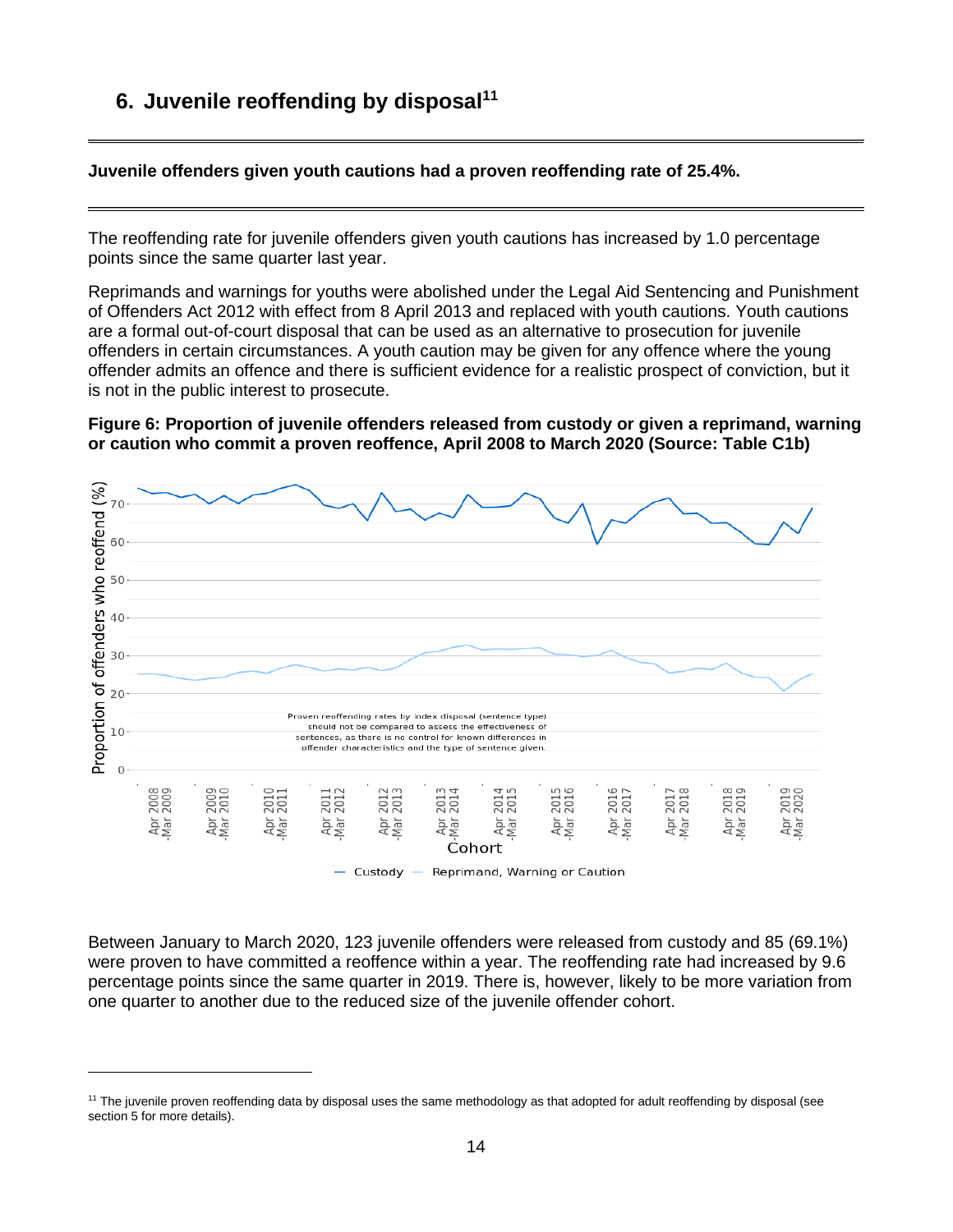## **7. Index offences<sup>12</sup>**

**For the January to March 2020 adult cohort, the index offence category associated with the highest reoffending rate was theft at 46.0%.**

The second highest reoffending rate of 34.7% amongst adult offenders was those with an index offence of public order (figure 7).

**Figure 7: Proportion of adult and juvenile offenders in England and Wales who commit a proven reoffence, by index offence (except the 'other' offence category), January to March 2020 (Source: Table A4a/b)**



The proportion of reoffences committed depending on index offence has remained broadly stable over time. The lowest rate of reoffending in the adult cohort was observed amongst those with a sexual offence as their index offence, with a rate of 11.8%. Excluding the 'other' offence category, there were decreases in reoffending rates across all index offence categories compared to the same quarter in 2019; theft saw the largest percentage point decrease (3.9 percentage points) during this time, whilst summary motoring offences had the lowest (0.1 percentage point reduction).

 $12$  An index offence refers to the offence that leads to an offender being included in the offender cohort.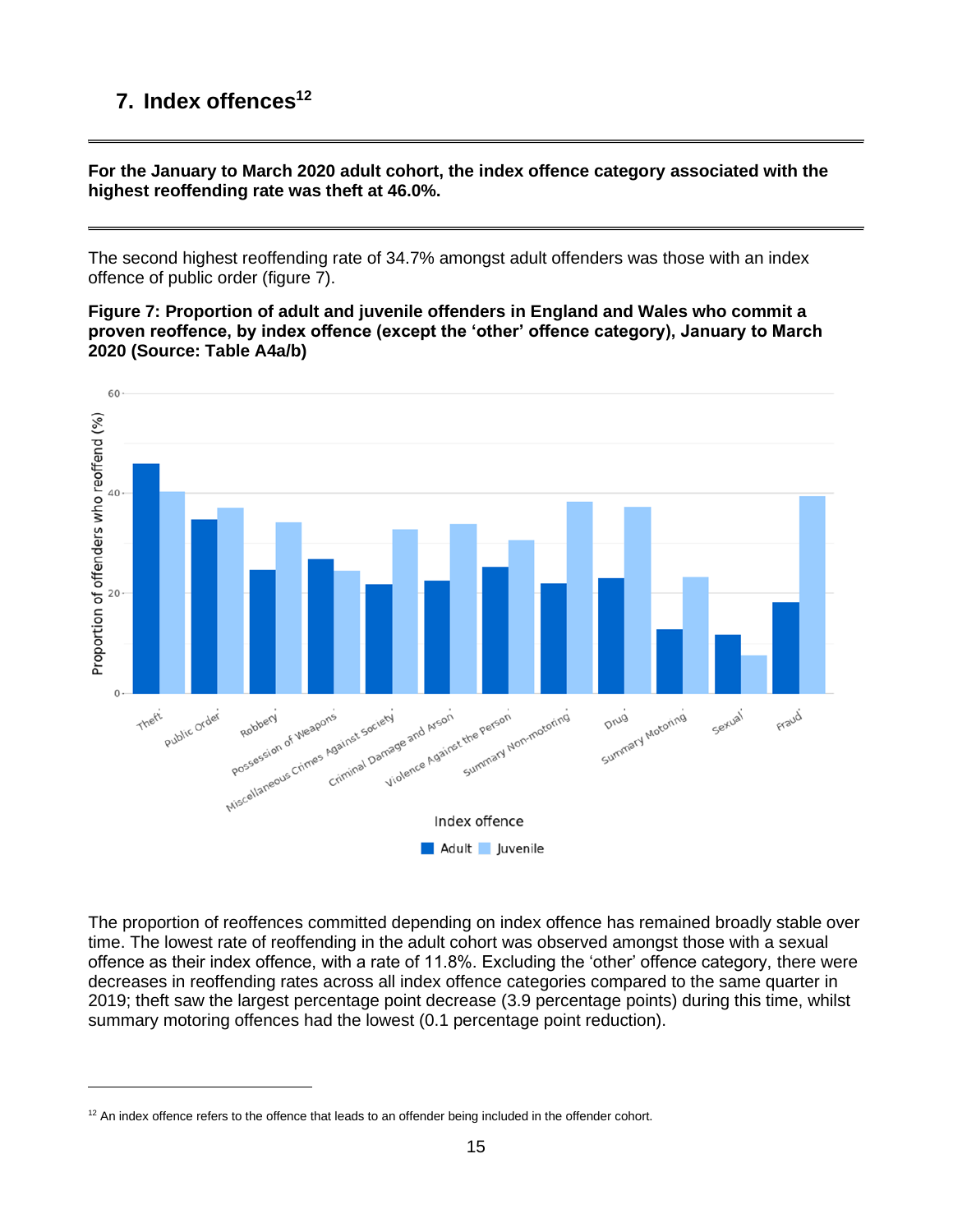Since the same quarter in 2009, the miscellaneous crimes against society index offence category saw the largest percentage point decrease in reoffending rate (a 12.6 percentage point difference). Those with an index offence of violence against the person saw an increase over this period (a 3.7 percentage point difference).

In the juvenile cohort, those with an index offence of theft had the highest proven reoffending rate at 40.3%, followed by those with an index offence of fraud at 39.4%. Those with the lowest rate, excluding the 'other' offence category, were offenders who had committed a sexual index offence. Their reoffending rate was 7.6%. Excluding the 'other' offence category, there were decreases in reoffending rates across most index offence categories compared to the same quarter in 2019 except for violence against the person and criminal damage and arson which saw increases in their rates (1.5 and 4.4 percentage point increases respectively).

Compared to the same quarter in 2009, those who committed miscellaneous crimes against society index offences saw the largest percentage point decrease in reoffending rate (a 16.2 percentage point difference) whilst theft index offences represented the biggest percentage point increase over the same period (a 6.6 percentage point difference).